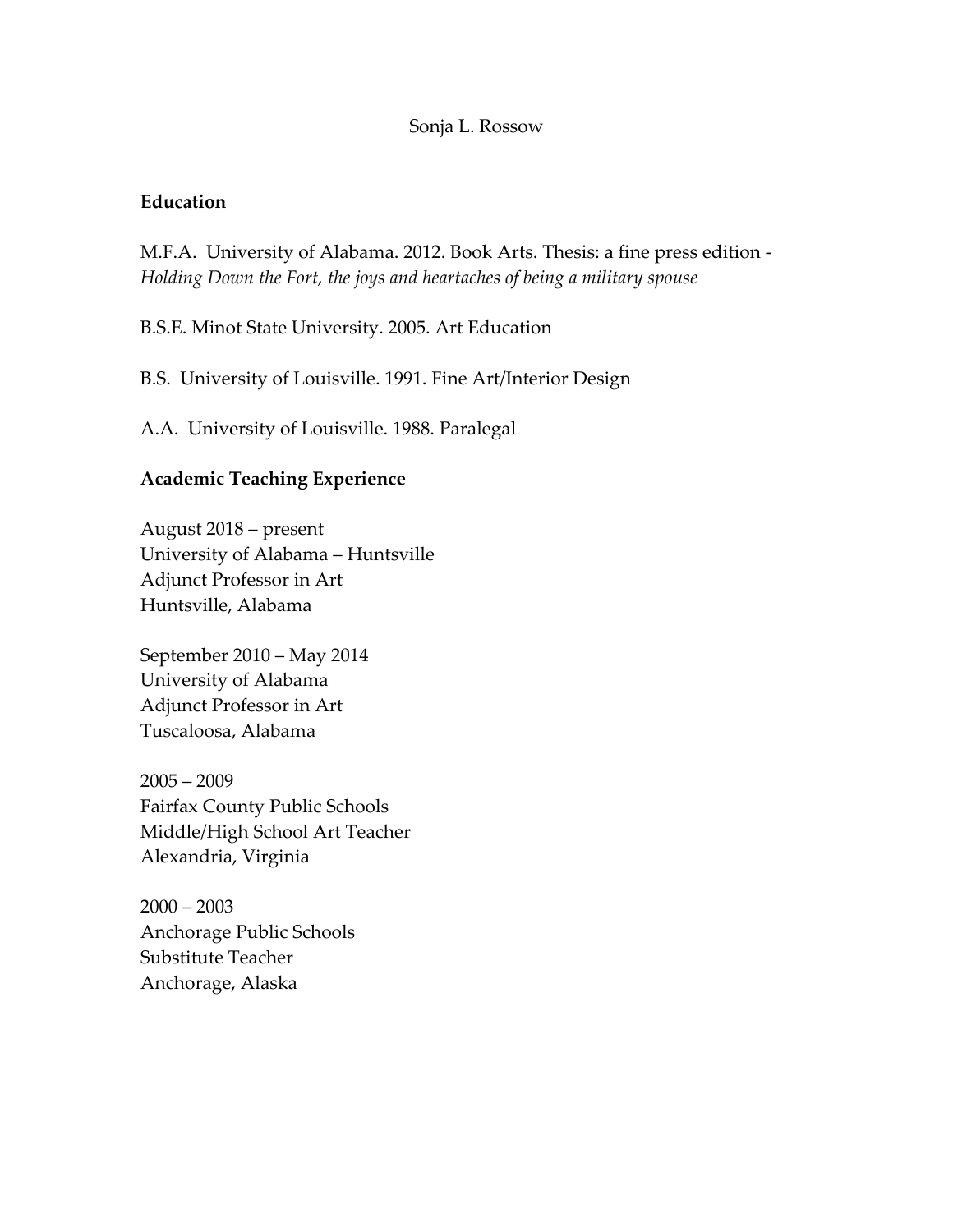## **Professional Experience**

Fall 2014 – October 2016 Volunteer Graphic Art Dept. National American History Museum Washington D.C.

2009 – Present at some point press, LLC Proprietor, Book Repair and Custom Letterpress Huntsville, AL 35805

October 1997 – June 2000 Archdiocese of Miami Producer/Writer for Television Center Miami, Florida

December 1994 - July 1997 Alaska Air National Guard 168th Air Refueling Wing Video Production Specialist Fairbanks, Alaska

August 1992 – November 1994 Kentucky Air National Guard 123rd Airlift Wing Video Production Specialist

### **Workshops Outside of studio**

October 2015 & January 2017 Leather Embossed Journals Asheville, BookWorks Asheville, NC

January 2015 Flatback Case Binding Asheville BookWorks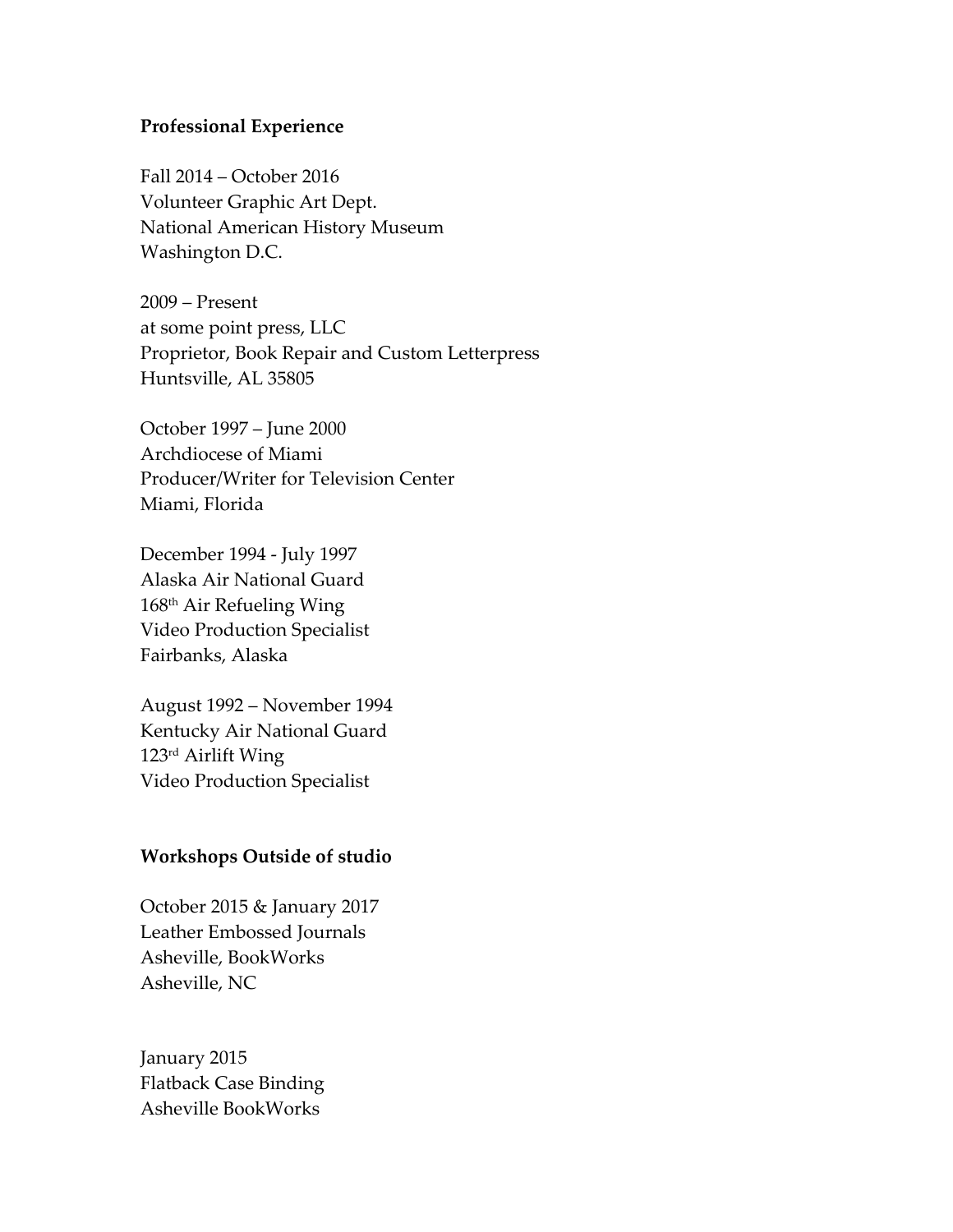## Asheville, NC

March 2011 Introduction to Letterpress Southwest School or Art San Antonio, Texas

## **Internships/Assistantships**

Spring Concentration March – May 2015 Penland School of Crafts Letterpress Studio Assistant

June 2010 Southwest School of Art Picante Paper Studio San Antonio, Texas

## **Awards/Honors**

2012 Scholarship, Friend of Dard Hunter/IAPMA Conference 2012 Raymond F. McClain Book Arts Award 2011 Purchase Award, Art Bound, University of Florida 2011 Travel and Research Grant to Folger Shakespeare Library 2010 Purchase Award, Art Bound, University of Florida 2010 Scholarship, Guild of Book Workers, Standards of Excellent Conference 2010 Scholarship, Paper Book Intensive 1995 3rd Place Combat Camera Air National Guard video competition 1993 3rd Place Combat Camera, Department of Defense video competition 1993 1st Place Combat Camera, Air National Guard video competition

### **Exhibitions**

Solo:

2020 *What Lies Beneath*, University of Alabama Huntsville, AL Little Green Store Featured Artist, Huntsville, AL Angel's Island Coffee Shop, Huntsville, AL

2012 *Holding Down the Fort*, Fairchild Academic Library, Maxwell AFB, AL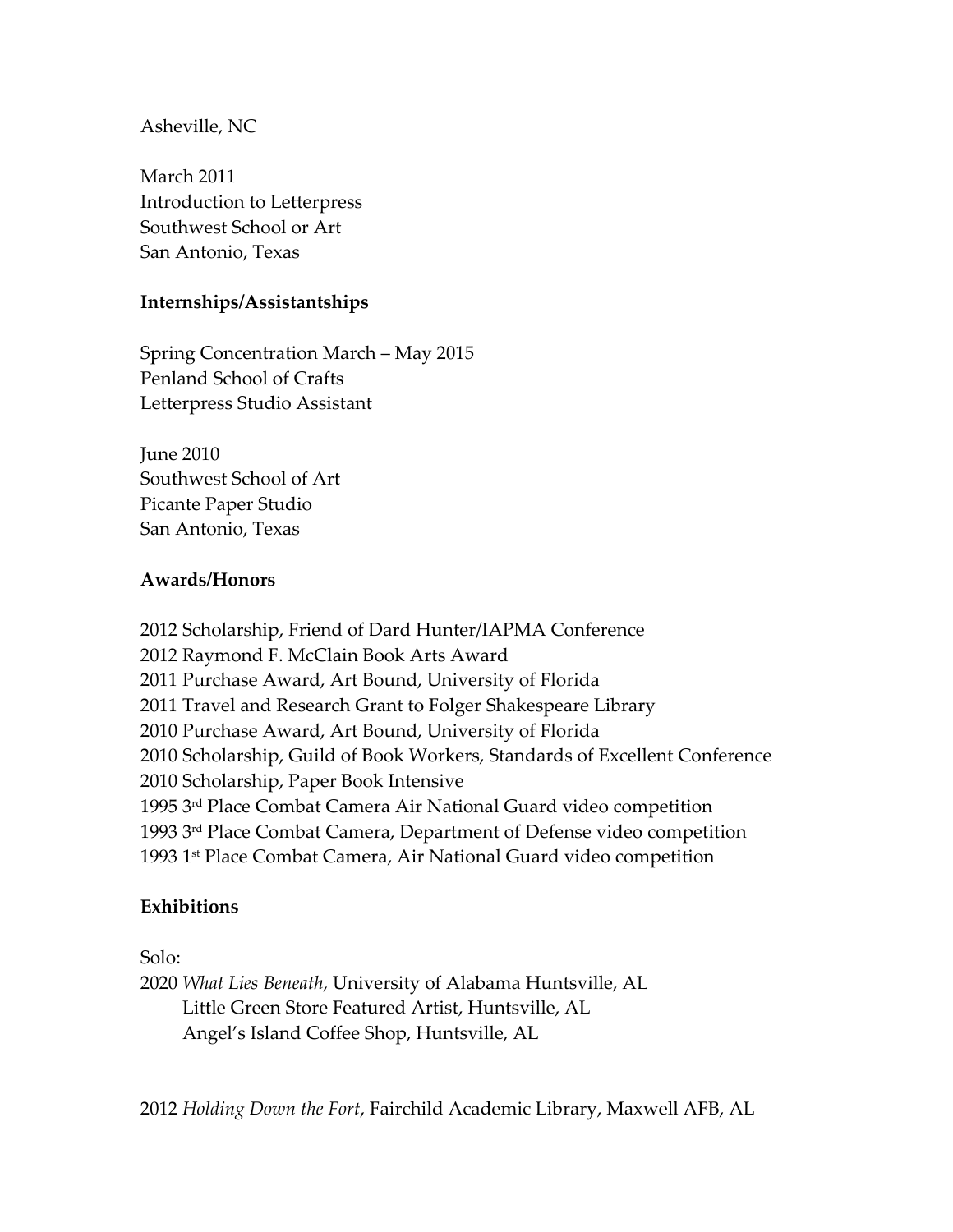2012 *Holding Down the Fort*, Ferguson Gallery, Tuscaloosa, AL 2005 *Places,* Minot State University Library, Minot, ND

Group:

2022 Faculty Show, UAH Salmon Library, Huntsville, Alabama

2020 Faculty Show, UAH Salmon Library, Huntsville, Alabama

2019 *100 Years of Outrageous Women*, Lowe Mill Arts Entertainment, Huntsville, AL

2013 *Printmaking in Alabama,* Alabama Artists Gallery, Montgomery, AL

2012 *Southeast Guild of Book Workers 2012 Juried Members Exhibition*, Asheville, NC *Posted,* Printmaking Center of New Jersey, Branchburg, NJ

*Artbound Student Book Arts Competition,* University of Florida, Gainesville,

## FL

*Watermarks Members Show*, Cleveland, OH

2011 *The 5th Annual National Collegiate Handmade Paper Art Triennial,* Rutgers University, Newark, NJ and Corcoran College of Art + Design, Washington

### DC

 *Artists 'Books 2011,* Cuesta College, San Louis Obispo, CA *Artbound Student Book Arts Competition,* University of Florida, Gainesville,

#### FL

 *LOVE*, Alabama Art Kitchen, Tuscaloosa, AL *BookOpolis 2011,* BookWorks, Asheville, NC

2010 *Groundwork: Founding Members Show,* Alabama Art Kitchen, Tuscaloosa, AL *Pulp Culture,* East Carolina University, Mendenhall Gallery, Greenville, NC *The Illustrated Accordion,* Kalamazoo Book Arts Center, Kalamazoo, MI

### **Presentations**

2018 Pyramid Atlantic Bi-Annual Book Fair, *Paper Poetry Necklace* demonstration 2016 Pyramid Atlantic B-Annual Book Fair, *The Unjournal* demonstration 2013 SECAC *Attention! Art and the Military* panelist

# **Collections**

Baylor University, Crouch Library Brown University, Hay Library College of William and Mary, Swem Library Denison University, Doane Library Duke University, Perkins Library George Mason University, Fenwick Library